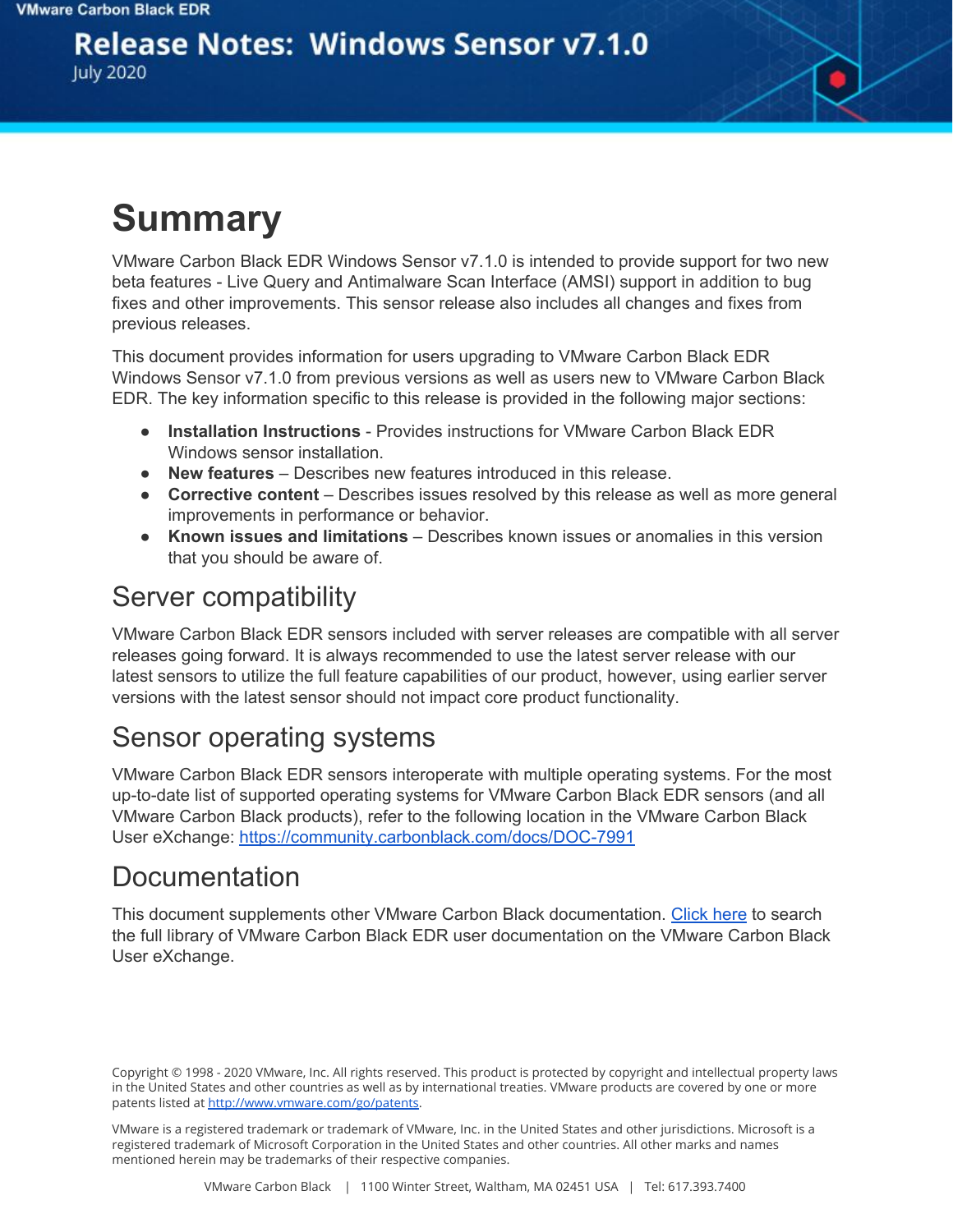### Technical support

VMware Carbon Black EDR server and sensor update releases are covered under the Customer Maintenance Agreement. Technical Support is available to assist with any issues that might develop during the installation or upgrade process. Our Professional Services organization is also available to assist to ensure a smooth and efficient upgrade or installation.

**Note:** Before performing an upgrade, VMware Carbon Black recommends reviewing content on the User eXchange for the latest information that supplements the information contained in this document.

# **Installation Instructions**

To install the sensors on to your server, run through the following instructions:

- 1. Ensure your VMW CB EDR YUM repo is set appropriately:
	- a. The VMW CB EDR repository file to modify is */etc/yum.repos.d/CarbonBlack.repo*
	- b. Baseurl = [https://yum.distro.carbonblack.io/enterprise/stable/\\$releasever/\\$basearch/](https://yum.distro.carbonblack.io/enterprise/stable/$releasever/$basearch/)
- 2. On the VMW CB EDR server, clear the YUM cache by running the following command:
	- *a. yum clean all*
- 3. After the YUM cache has been cleared, download the sensor install package by running the following command:
	- a. Run *yum install --downloadonly --downloaddir=<package local download directory> <package>*
		- i. **Note:** The *<package local download directory>* is a directory of your choice
		- *ii.* **Note:** *<package>* is replaced by *cb-sensor-7.1.0.16951-win*
- 4. Install the new sensor package on the VMW CB EDR server by running the command:
	- *a. rpm -i --force <package>*
- 5. Make the new installation package available in the server console UI by running the command:
	- a. */usr/share/cb/cbcheck sensor-builds --update*
		- *i.* **Note:** If your groups have *Automatic Update* enabled, the sensors in that group will start to automatically update.

Your new sensor versions should now be available via the console. For any issues, please contact VMware Carbon Black Technical Support.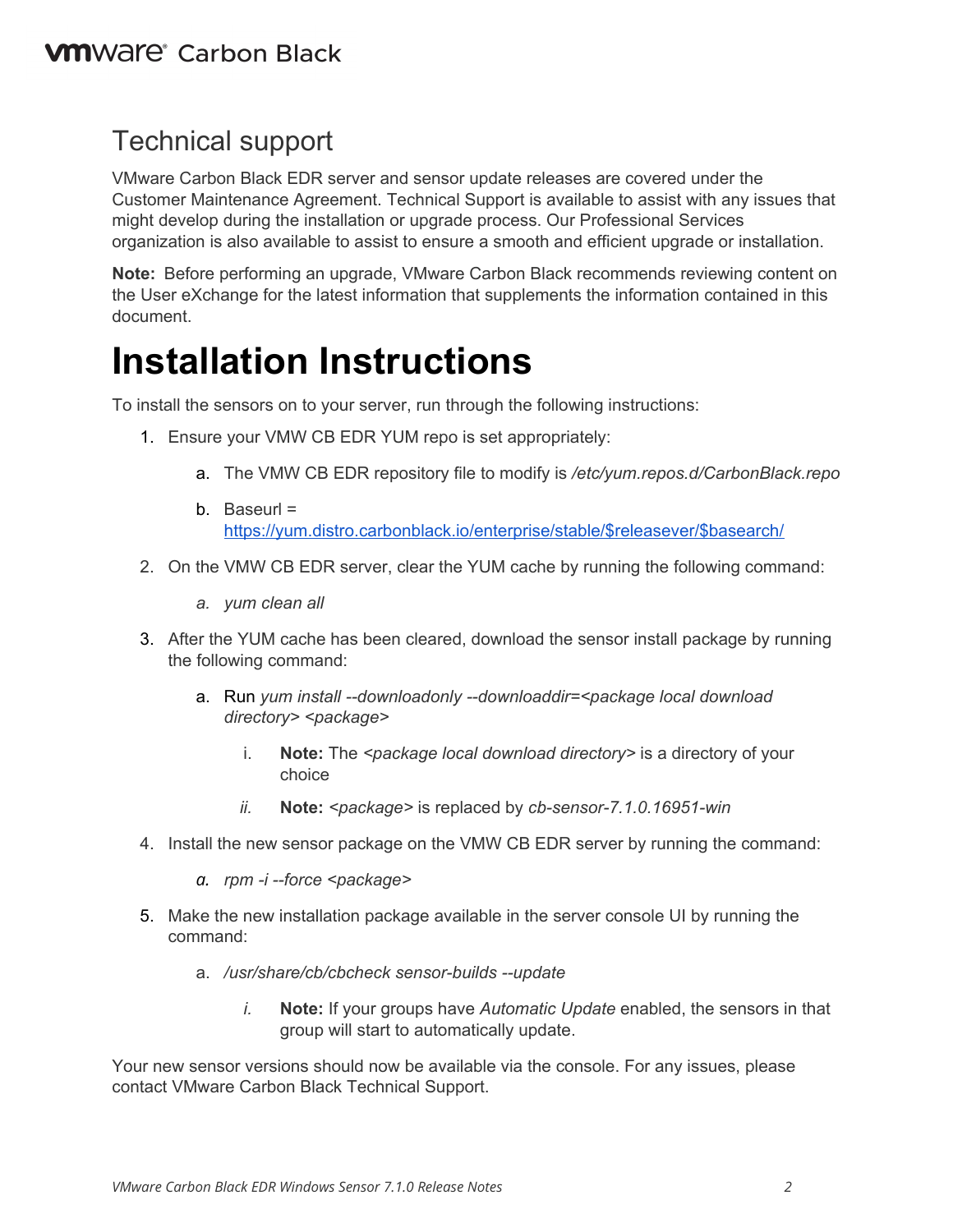**Important Note:** It is always encouraged to conduct a reboot of the endpoint after installation (or restart) of our sensor to ensure the sensor properly captures the full historical data of all running processes and associated information.

## **New Features**

This release provides the following new beta feature content:

- **Live Query:** Live Query is an implementation of the osquery tool on the CB EDR Server/Windows sensor. osquery is an open source project that uses an SQLite interface. Live Query can expose an operating system as a high-performance relational database. Users can write SQL-based queries that explore operating system data to analyze security vulnerabilities. This release includes recommended queries from our Threat Intelligence team. Please see the CB Response 7.2. User Guide for more information. Live Query beta requires both the Windows 7.1.0 sensor and 7.2.0 EDR Server. [CB-27939]
- **Antimalware Scan Interface (AMSI) Support**: CB Response now provides Anti-Malware Scanning Interface (AMSI) support for endpoints running Windows 10 RS2 or higher. The Windows sensor records these events as "fileless scriptload" events. This event represents each instance the sensor detects AMSI-decoded script content that was executed by a process on the endpoint. The collection of AMSI events can be toggled in the VMware Carbon Black EDR Console, through sensor group settings. Collection of the data is disabled by default. AMSI events can be forwarded through the Event Forwarder in JSON and LEEF. AMSI support is available as a beta feature in CB Response 7.2.0 server release, 3.7.0 Event Forwarder release, and later releases with the Windows 7.1.0 sensor. Please see the CB Response 7.2 Integration Guide for more information. [CB-29872]

# **Corrective Content**

This release provides the following corrective content changes:

- Improved sensordiag.exe to allow users to configure file output location when generating sensor diagnostics. [CB-30135]
- Fixed a bug where "Events Dropped in IQE->CBE" appeared twice in the DriverStats.log [CB-30802]
- Fixed a bug that could cause duplicate process start events under certain conditions. [CB-30877]
- Fixed a bug with throttling IPv6 network connections. [CB-31140]
- Fixed a bug with tracking PID value for UDP network connections under certain conditions. [CB-31199]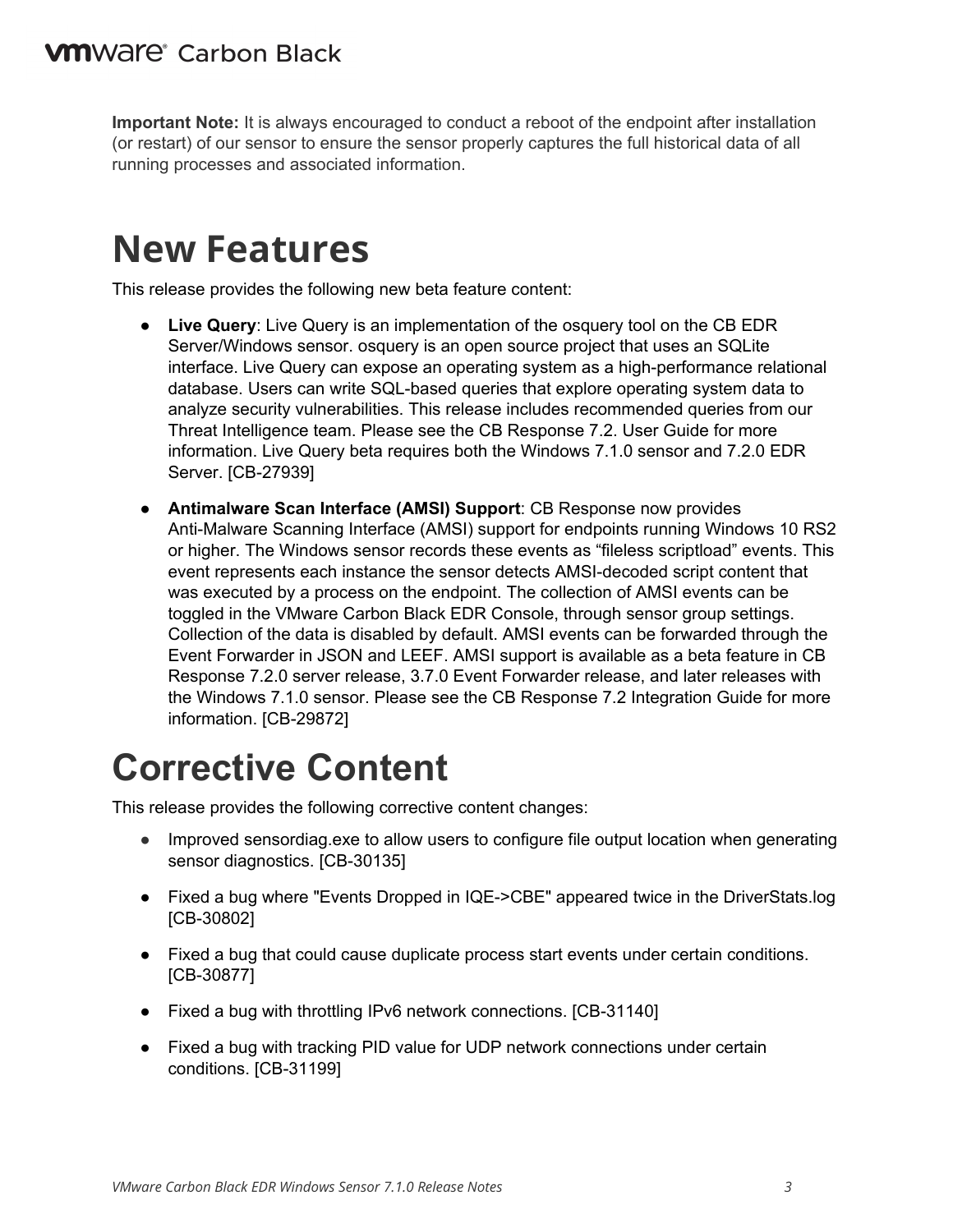#### **VM**Ware<sup>®</sup> Carbon Black

- Fixed a bug with TCP network connections causing high cpu spikes under certain conditions. [CB-31200]
- Fixed a bug that could cause the Windows EDR service to crash. [CB-31282]
- Improved capturing of DNS data. [CB-31323]
- Fixed a bug with parsing and copying hosts file. [CB-31663]
- Fixed a bug that caused BSOD under certain conditions. [CB-31734]
- Fixed a bug with encoding hash values of network events. [CB-31756]
- Fixed a bug with missing parent name information for process events. [CB-31821]
- Fixed a bug with collecting modinfo events with long path names. [CB-31891]
- Added logging improvements around process bans and terminations. [CB-31938]
- Fixed bug with sensor overwriting banned hash list. [CB-31942]
- Fixed bug with certain null exceptions causing BSOD conditions. [CB-32041]
- Fixed bug with deleting executables from a network drive. [CB-32117]

## **Known Issues and Limitations**

Known issues associated with this version of the sensor are included below:

- **Enabling Collection of Binary Info on Running Sensors Does Not Immediately Report Previously Observed Binary Info:** Sensors which enable collection of binary information (post sensor installation) will not see binary information for binaries already observed while collection of binary info was disabled. This can be worked around through an uninstall and reinstall of the sensor. [CB-30893]
- **Disabling DNS Name Resolution For NetConn Events:** Customers have observed that the Windows sensor can report high CPU utilization by the Carbon Black service ('cb.exe') on machines with a continually large number of network connections (e.g. DHCP/DNS servers, Domain Controllers, etc.). To help alleviate the high CPU utilization, without having to disable collection of network connection events, the windows sensor can be configured to disable DNS name resolution in data collection for network connection events by configuring the windows registry key [CB-17552]:

[HKEY\_LOCAL\_MACHINE\SOFTWARE\CarbonBlack\config]

"DisableNetConnNameResolution"=dword:00000001

● **Obfuscated Windows Sensors Will Not Start After First Reboot:** Windows sensors installed from an obfuscated sensor group will not start after first reboot. A second reboot will start the sensor service. [CB-28062]